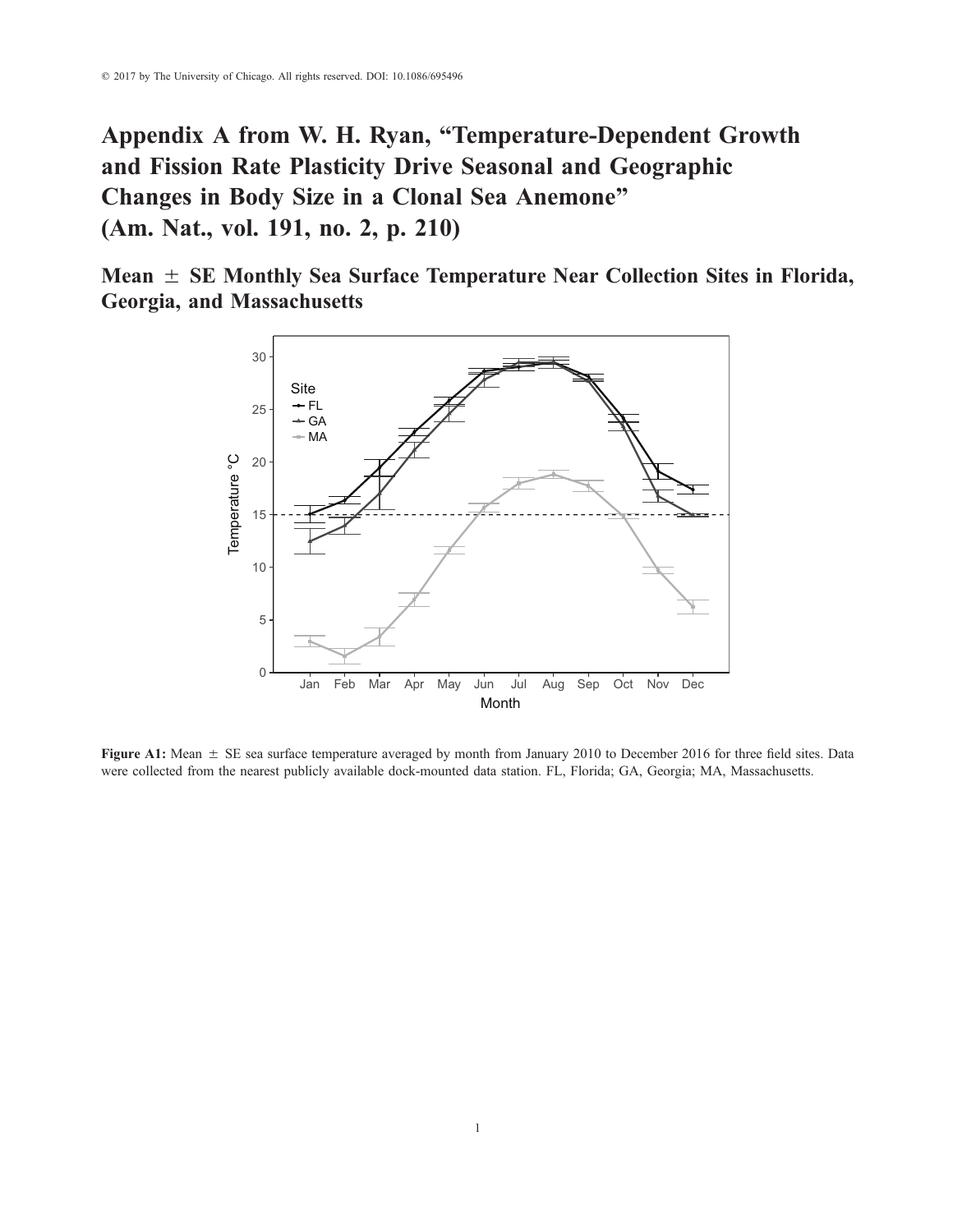# Appendix B from W. H. Ryan, "Temperature-Dependent Growth and Fission Rate Plasticity Drive Seasonal and Geographic Changes in Body Size in a Clonal Sea Anemone" (Am. Nat., vol. 191, no. 2, p. 210)

Regression of Dry Weight on Pedal Disk Area



Figure B1: Natural log of pedal disk area (mm<sup>2</sup>) by natural log of dry weight (mg) for 48 individuals collected from Florida (FL), Georgia (GA), and Massachusetts (MA). Ordinary least squares regression gives a best-fit equation of  $y = 1.1388x - 1.9306$ , with  $R^2 = 0.871$ .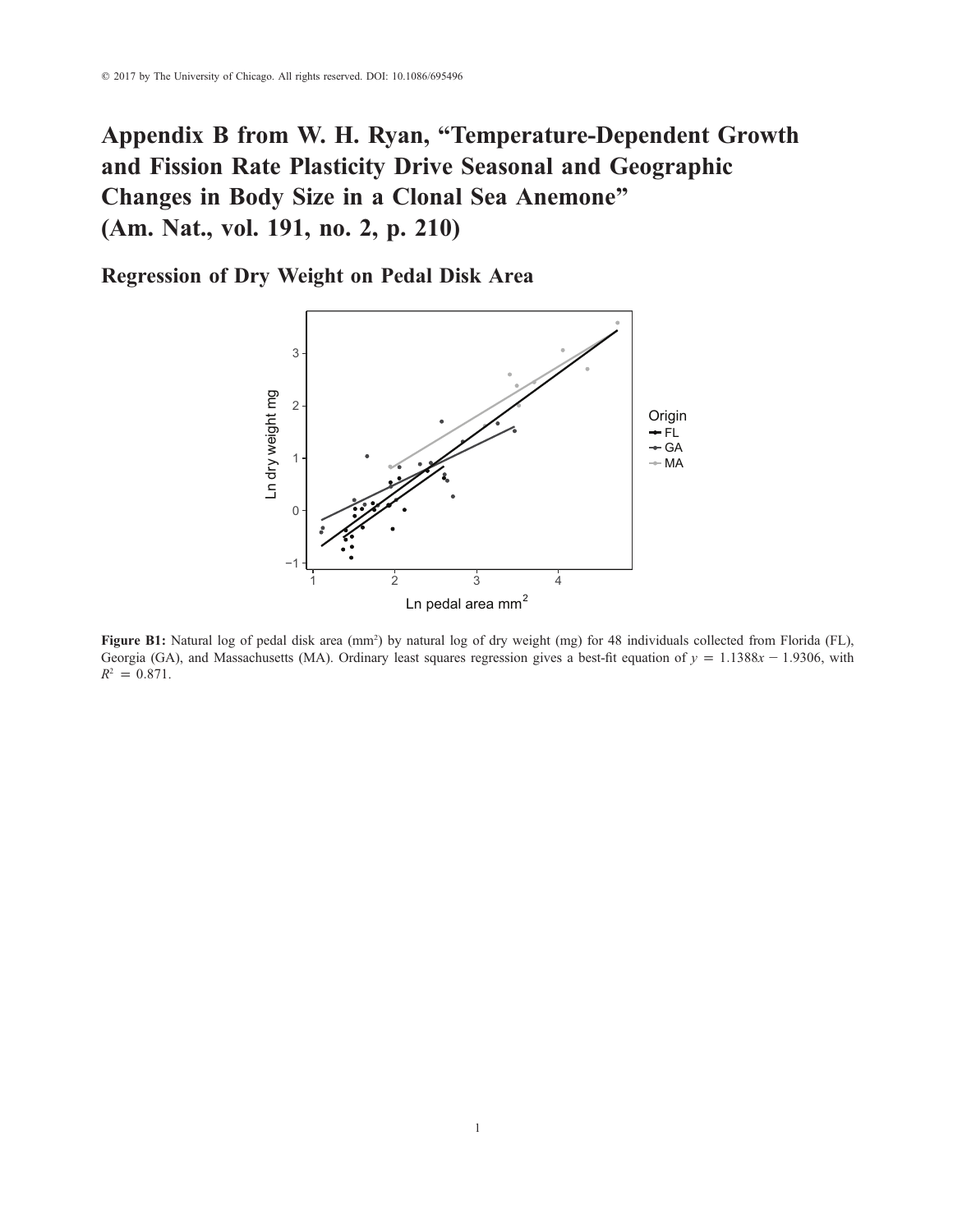# Appendix C from W. H. Ryan, "Temperature-Dependent Growth and Fission Rate Plasticity Drive Seasonal and Geographic Changes in Body Size in a Clonal Sea Anemone" (Am. Nat., vol. 191, no. 2, p. 210)

### Model Selection Details for GLMM Evaluating Changes in Body Size through Time

Table C1: Set of individual growth curve models compared to find the model that best fit the pattern of lab-measured body size over time

| Model                                                                     | No. | df | AIC     | Log<br>likelihood | Model<br>comparison | L<br>ratio | $\overline{P}$ |
|---------------------------------------------------------------------------|-----|----|---------|-------------------|---------------------|------------|----------------|
| Week                                                                      |     | 6  | 2,979.2 | $-1,483.6$        |                     |            |                |
| Week $+$ week 2                                                           | 2   |    | 2.676.4 | $-1,331.2$        | $1 \text{ vs. } 2$  | 304.8      | < 0.0001       |
| Week $+$ week $2 +$ week 3                                                | 3   | 8  | 2.672.1 | $-1,328.1$        | $2 \text{ vs. } 3$  | 6.2        | .0127          |
| Week + week $2 +$ week $3 +$ week 4                                       | 4   | 9  | 2.649.2 | $-1.315.6$        | $3 \text{ vs. } 4$  | 24.9       | < 0.0001       |
| Week + week $2 +$ week $3 +$ week $4 +$ origin                            | 5   | 11 | 2.624.5 | $-1,301.3$        | $4 \text{ vs. } 5$  | 28.7       | < 0.0001       |
| Week + week 2 + week 3 + week 4 + week $\times$ origin                    | 6   | 13 | 2.626.9 | $-1,300.4$        | 5 vs. 6             | 1.6        | .4391          |
| Week + week 2 + week 3 + week 4 + treatment                               |     | 11 | 2.609.7 | $-1,293.8$        | 6 vs. 7             | 13.2       | .0013          |
| Week + week 2 + week 3 + week 4 + week $\times$ treatment                 | 8   | 13 | 2.561.5 | $-1,267.7$        | 7 vs. 8             | 52.2       | < 0.0001       |
| Week + week 2 + week 3 + week 4 + week $\times$ origin $\times$ treatment | 9   | 25 | 2.527.3 | $-1,238.6$        | 8 vs. 9             | 58.2       | < 0.0001       |

Note: Best-fit model (last row) includes a fourth-order polynomial describing the relationship of time and size plus the interaction of site of origin and temperature treatment with time. AIC, Akaike information criterion.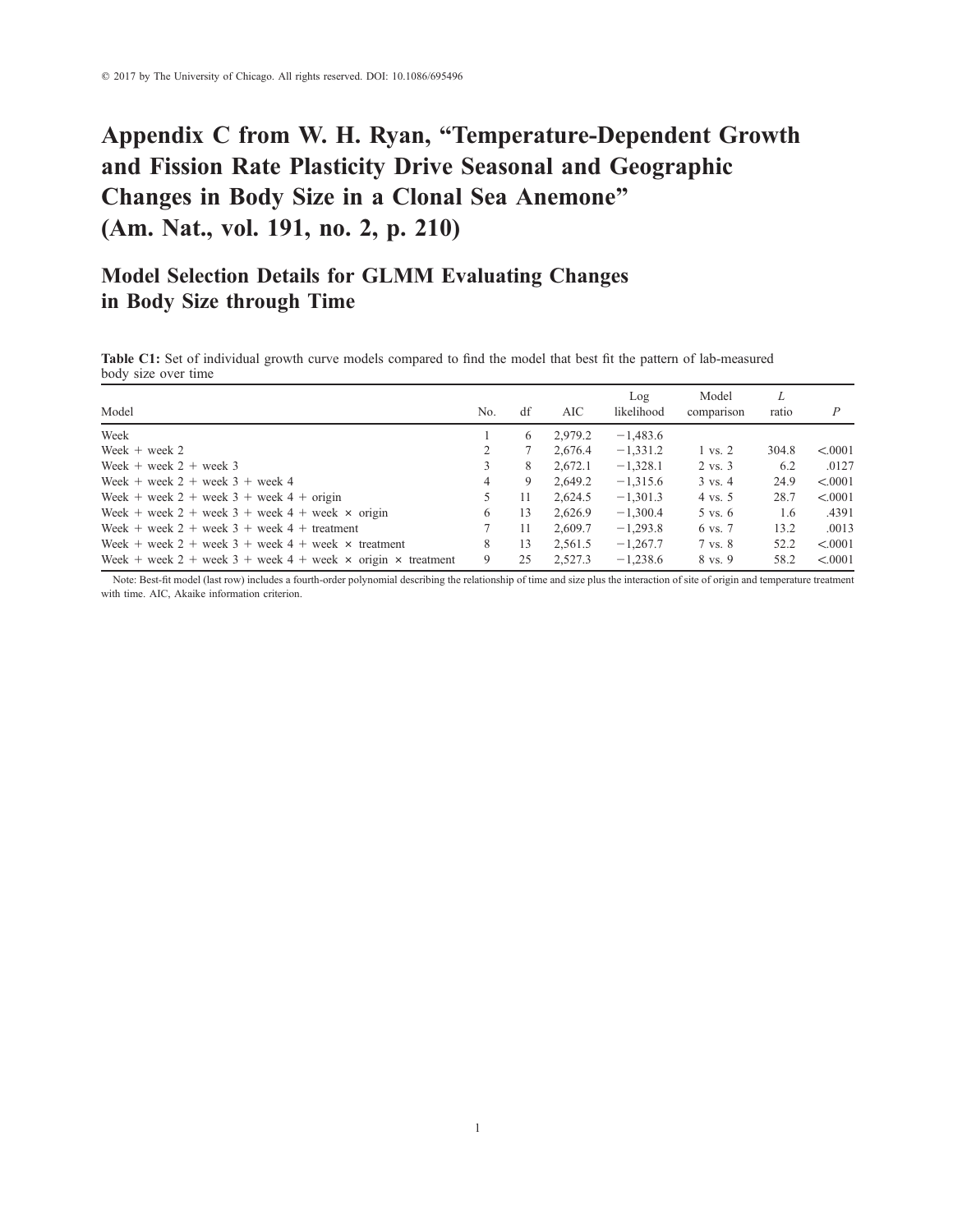Appendix C from W. H. Ryan, Temperature-Dependent Growth and Fission Rate Plasticity Drive Seasonal and Geographic Changes in Body Size in a Clonal Sea Anemone



Figure C1: Projection of the best-fit model (black lines) over pedal disk area trajectories over the 52 weeks of the experiment for genets (each genet shown by unique gray lines) displayed by temperature (Temp) treatment (rows) and origin (Or; columns). FL, Florida; GA, Georgia; MA, Massachusetts.